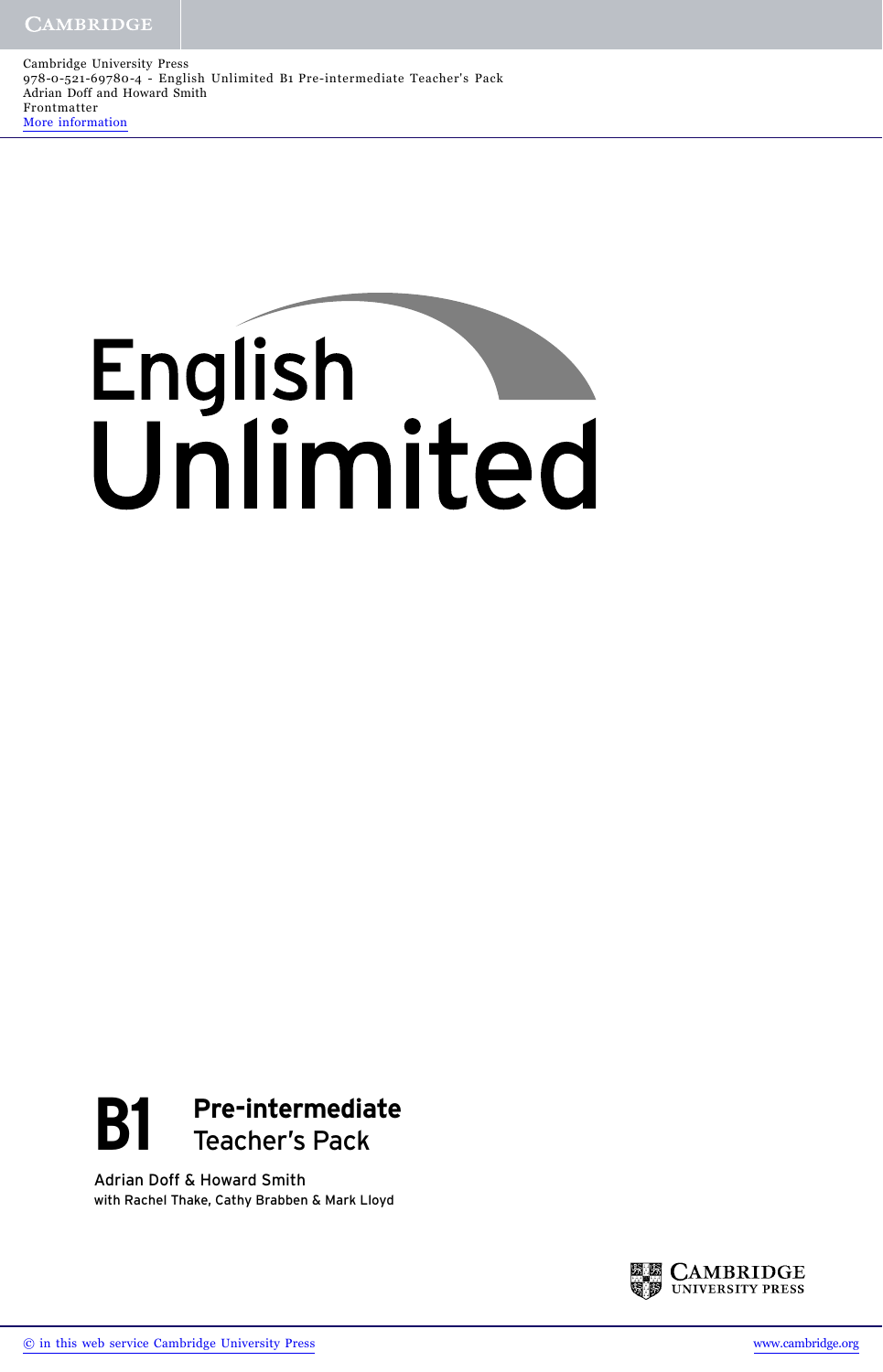### CAMBRIDGE

Cambridge University Press 978-0-521-69780-4 - English Unlimited B1 Pre-intermediate Teacher's Pack Adrian Doff and Howard Smith Frontmatter [More information](http://www.cambridge.org/9780521697804)

> CAMBRIDGE UNIVERSITY PRESS Cambridge, New York, Melbourne, Madrid, Cape Town, Singapore, São Paulo, Delhi, Dubai, Tokyo

Cambridge University Press The Edinburgh Building, Cambridge CB2 8RU, UK

www.cambridge.org Information on this title: www.cambridge.org/9780521697804

© Cambridge University Press 2010

This publication is in copyright. Subject to statutory exception and to the provisions of relevant collective licensing agreements, no reproduction of any part may take place without the written permission of Cambridge University Press.

First published 2010

Printed in the United Kingdom at the University Press, Cambridge

*A catalogue record for this publication is available from the British Library*

ISBN 978-0-521-69780-4 Pre-intermediate Teacher's Pack ISBN 978-0-521-69777-4 Pre-intermediate Coursebook with e-Portfolio ISBN 978-0-521-69778-1 Pre-intermediate Self-study Pack (Workbook and DVD-ROM) ISBN 978-0-521-69779-8 Pre-intermediate Class Audio CDs

Cambridge University Press has no responsibility for the persistence or accuracy of URLs for external or third-party Internet websites referred to in this publication, and does not guarantee that any content on such websites is, or will remain, accurate or appropriate. Information regarding prices, travel timetables and other factual information given in this work are correct at the time of first printing but Cambridge University Press does not guarantee the accuracy of such information thereafter.